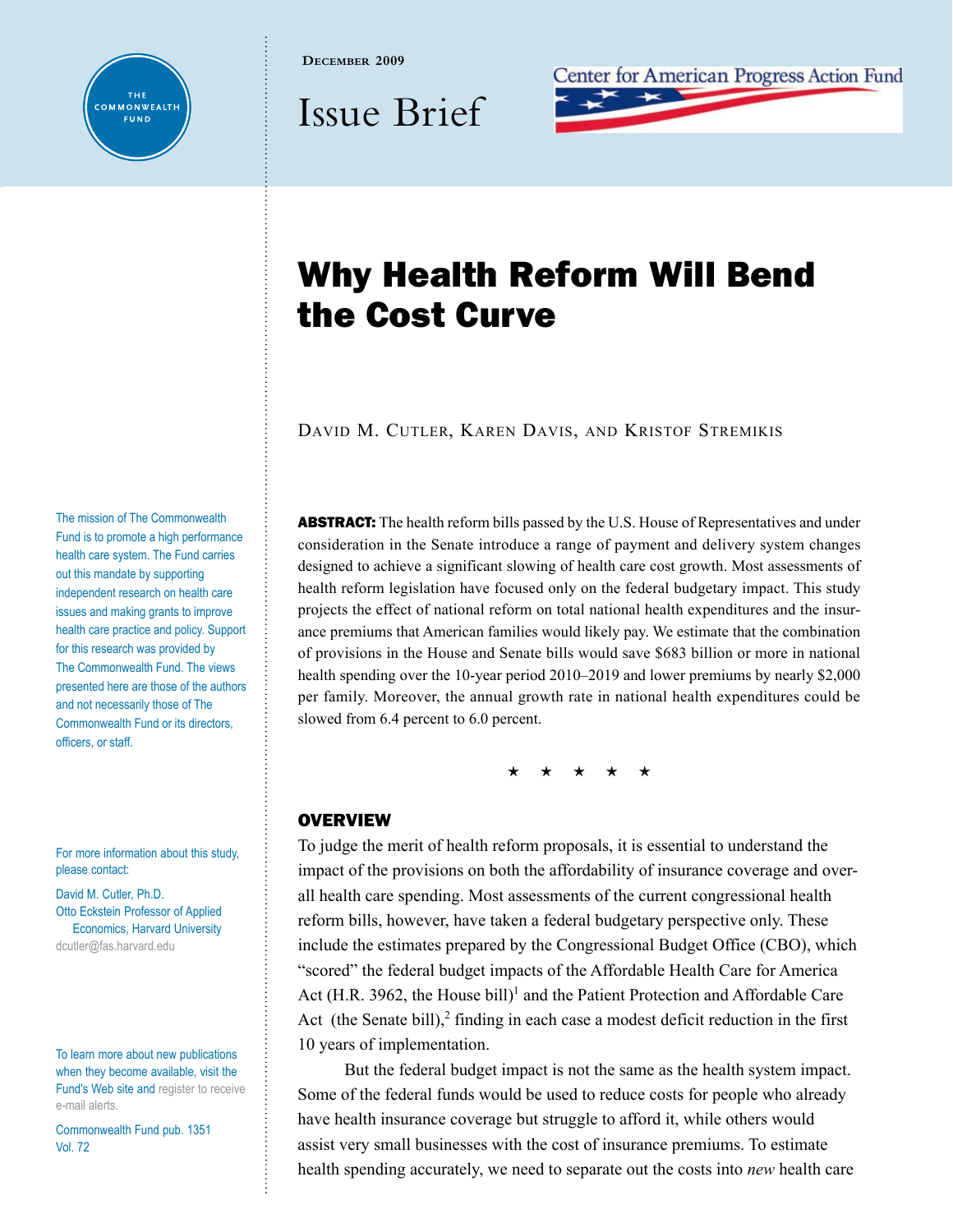spending and transfers of *existing* spending from the private sector to the government. Furthermore, CBO assigned very little savings to system reform efforts, rendering its overall analysis incomplete.

The Office of the Actuary within the Centers for Medicare and Medicaid Services (CMS), meanwhile, estimated the health system impacts of H.R.  $3962^3$  and determined there would be a small increase in medical spending as a result of the reform. But, again, this analysis is limited, since it gives almost no weight to proposals for improving the information available to providers and modifying the financial incentives in the current system.

This study considers the Senate bill introduced by Senator Harry Reid on November 18, 2009, and the House bill passed on November 7, 2009, to project the impact of major health reform on national health expenditures and the insurance premiums that families would likely pay, accounting for the full range of impacts the legislation is likely to induce. As part of our analysis, we provide estimates of the effect of key provisions on health spending by government, employers, and households.

# Impact of Reform on National Health **EXPENDITURES**

Health care reform will affect national health expenditures through five major channels.

# Impact of New Coverage

Extending health insurance coverage to essentially all Americans would increase medical spending, at least in the short run. (Some argue that increased coverage will lower spending over time by making it possible to pursue more-aggressive cost-containment policies without risking access to care for the uninsured, but in this analysis we do not consider such effects.<sup>4</sup>) From previous studies, data are available to estimate the magnitude of the increase in spending. Hadley and colleagues, for example, estimate that each uninsured individual who gains coverage will incur annually an additional \$1,600 of medical care expenses—an increase of 70 percent.<sup>5</sup> The Congressional Budget

Office estimates that spending for uninsured individuals, if they become insured, would increase by 25 to 60 percent.<sup>6</sup> The actual increase will depend in part on the rates that are paid to health care providers for treating currently uninsured patients.

For our estimates, we increase the \$1,600 figure over time with expected increases in medical costs. We then multiply the revised amounts by the number of newly insured resulting from the various legislative proposals to produce a total estimate. Fully phased in, incremental coverage costs about \$75 billion per year to cover 60 percent of the uninsured, or 2 percent of total health care spending. This is comparable to the estimate of Davis and Schoen,<sup>7</sup> who project that covering all of the uninsured would add 3 percent to medical spending, and Schoen, Davis, and Collins, who found that covering all of the uninsured would add 2 percent to medical spending.<sup>8</sup> This methodology suggests that the Senate bill would lead to a 10-year cumulative medical spending increase of \$402 billion over the period 2010–2019, and that the House bill would lead to a cost increase of \$549 billion (reflecting the greater coverage under that bill). These estimates are shown in the first row of Exhibit 1.

# Savings in Public Programs

Both the House and Senate health reform bills contain a number of changes to Medicare and Medicaid payments. Many of these are traditional payment changes—for example, reductions in the amount paid to Medicare Advantage managed care plans to a level comparable to the cost of covering beneficiaries under traditional Medicare, or smaller increases in Medicare inpatient payments to account for a likely increase in productivity. We take estimates of the impact of these changes on medical spending from CBO, noting that while this is a good place to begin, the CBO has in the past often misestimated, or failed to estimate, the behavioral consequences of such changes.<sup>9</sup>

We consider all such changes, with a few exceptions. First, we exempt the net savings associated with health care modernization (Section 1104 and Title III, subtitle A, of the Senate bill; Titles III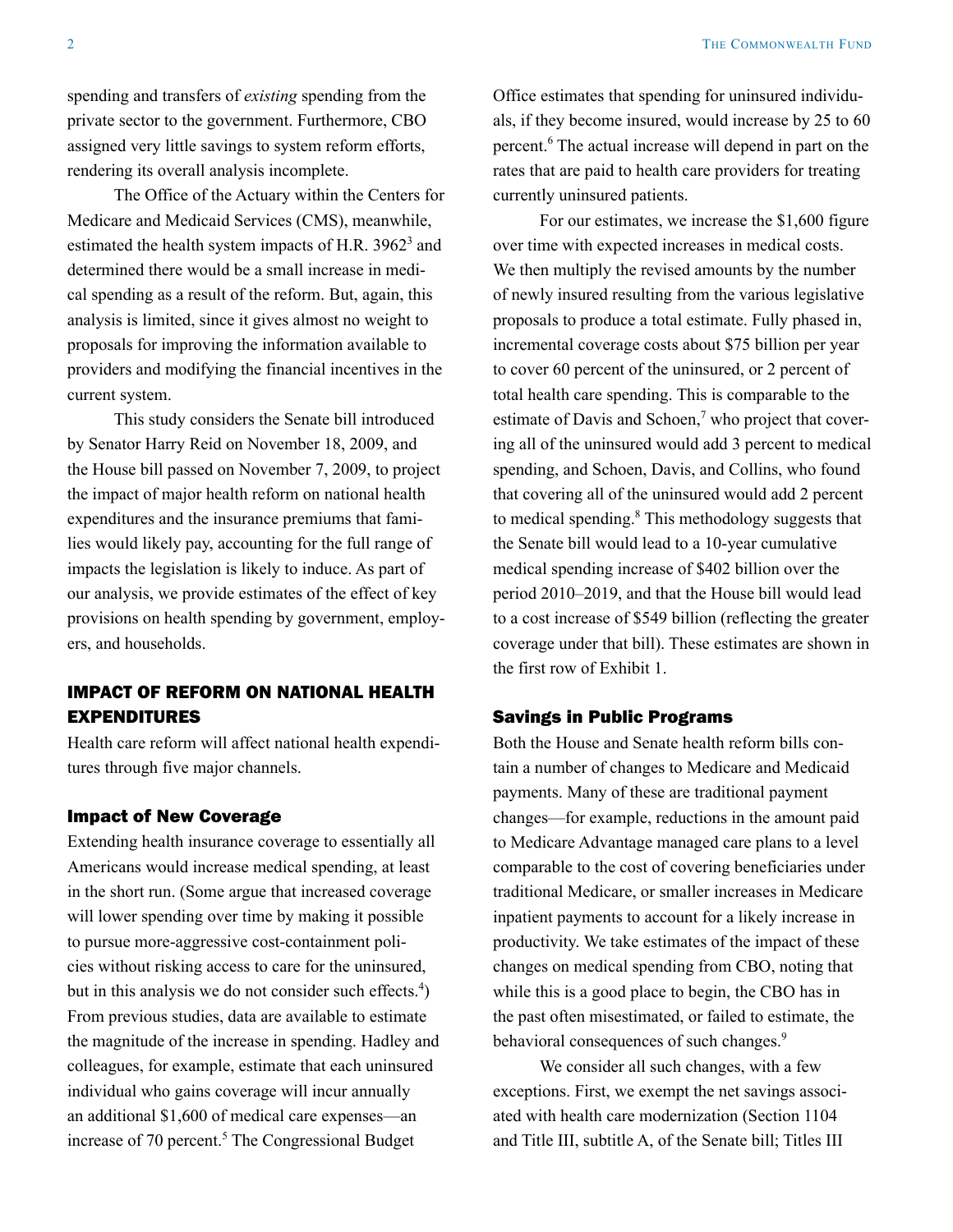## Exhibit 1. Major Sources of Savings Compared with Projected Spending, Net Cumulative Reduction of National Health Expenditures, 2010-2019

|                                                                                           | Senate         |                |
|-------------------------------------------------------------------------------------------|----------------|----------------|
| Affordable Coverage for All: Coverage Expansion and<br>National Health Insurance Exchange |                |                |
| New coverage utilization<br>٠                                                             | \$402 billion  | \$549 billion  |
| <b>Payment and System Reforms</b>                                                         |                |                |
| Traditional savings <sup>1</sup>                                                          | -\$393         | -\$364         |
| Reduced administrative costs <sup>2</sup><br>$\bullet$                                    | -\$162         | -\$187         |
| Health system modernization <sup>3</sup><br>٠                                             | -\$530         | -\$530         |
| Total Net Impact on National Health Expenditures, 2010-<br>2019                           | -\$683 billion | -\$532 billion |

Notes:

1 CBO estimate of the effect on direct spending for non-coverage provisions net of modernization and CLASS; 2 Authors' estimate of reduced administrative costs in addition to CBO estimate of \$29 billion (Senate) and \$34 billion (House) in administrative savings; 3 Author's estimate of savings due to health system modernization. Data: Authors' estimates; The Congressional Budget Office Preliminary Analysis of the Patient Protection and

Affordable Care Act, Nov. 18, 2009, http://www.cbo.gov/doc.cfm?index=10731; The Congressional Budget Office Analysis of H.R. 3962, The Affordable Health Care for America Act, Nov. 20, 2009, http://www.cbo.gov/doc.cfm?index=10741.

and IV and certain parts of Title I of the House bill), which we consider separately. We also omit the sections associated with coverage expansions, which are accounted for above. Finally, we omit savings from the Community Living Assistance Services and Supports (CLASS) Act, which are a collection of premiums in anticipation of future spending. CBO estimates that the net impact of the remaining proposals in the Senate bill is to reduce Medicare and Medicaid spending by \$393 billion over the 2010–2019 period. The comparable value for the House bill is \$364 billion. These estimates are depicted in the second row of Exhibit 1.

The reduction in Medicare and Medicaid spending is approximately on par with the increase in medical costs associated with covering the uninsured. The net impact of covering the uninsured and reducing traditional program payments (and other taxes from outside the health care system) would be an increase in spending of \$9 billion over 2010–2019 in the Senate bill and an increase of \$185 billion over the same period in the House bill. This roughly parallels the analysis from the Office of the Actuary, which estimated that national medical expenditures under H.R. 3962 would increase by \$289 billion over 2010–2019. The difference of about \$10 billion per year is very small on the scale of health expenditures (less than

1 percent per year) and indicates that this analysis matches that of the actuary when no other cost changes are considered.

Our analysis assumes that reduced Medicare and Medicaid payments are not offset by higher prices to private payers, and equivalently that greater coverage does not result in savings to existing payers because of reduced cost-shifting. This assumption is common to other estimators and is consistent with empirical research.<sup>10</sup>

# Insurance Exchanges and the Public Option

Currently, nearly 13 percent of insurance premiums are accounted for by administrative costs.<sup>11</sup> These costs range from about 5 percent in large firms and firms that are self-insured to 30 percent for individuals. Higher costs for marketing, underwriting, churning, benefit complexity, and brokers' fees explain the bulk of the difference.

Both the House and Senate bills propose insurance exchanges that would group individuals and small firms into larger entities and thus drive down those administrative costs. A public option would contribute to this effort. In many areas of the country, there is little meaningful insurance competition. By providing such competition, the public option can drive down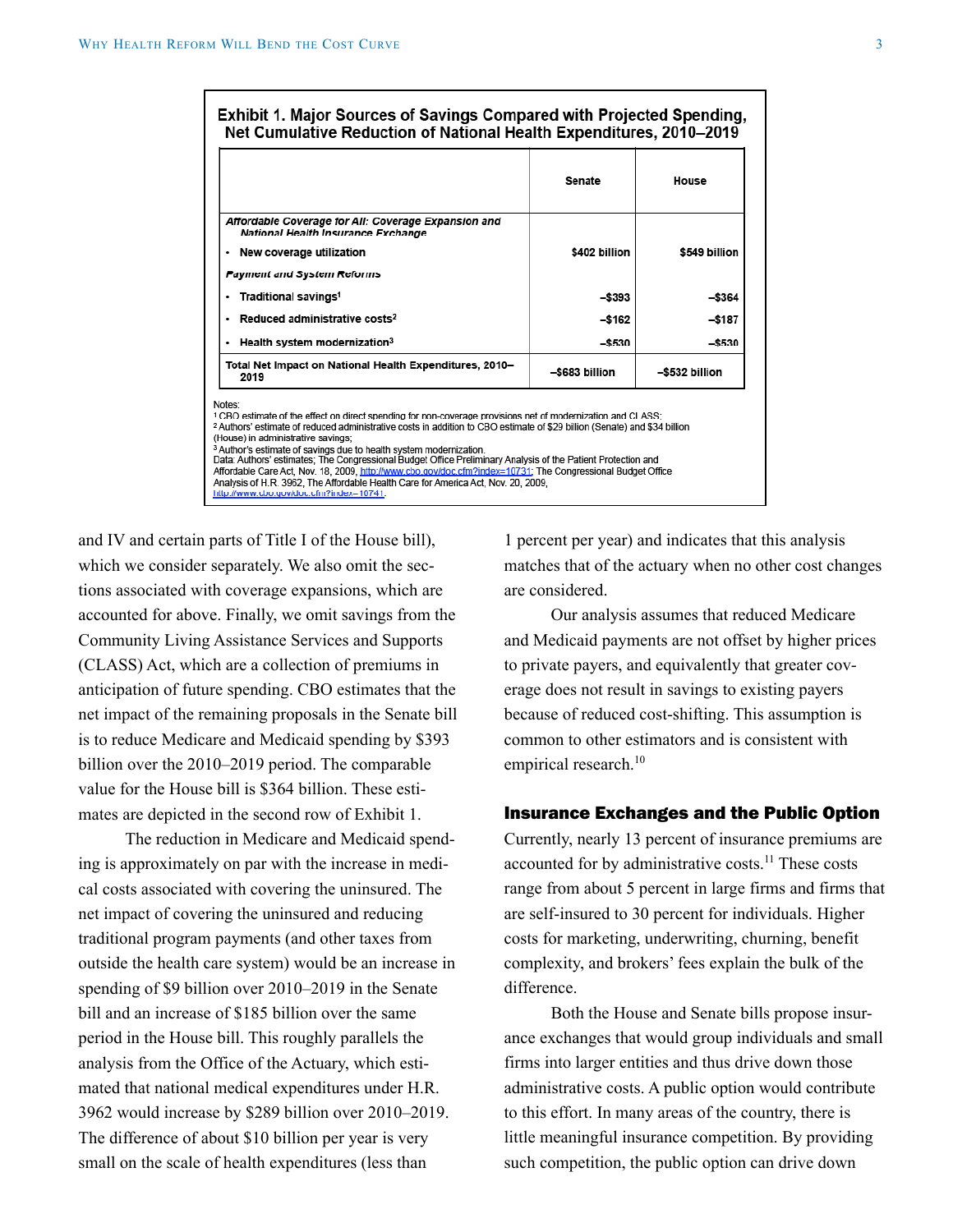profits and force insurers to streamline other components of administration, including benefit design. The House bill would offer a public health insurance plan in the exchange, and the Senate bill would establish a public option, with states being able to opt out at their choosing. Each of these would reinforce the impact of insurance exchanges.

The exchange could also minimize marketing costs through more transparent posting of premiums, facilitated enrollment (assistance with the application process and screening for eligibility), and stronger oversight of industry practices. The House bill establishes additional insurance market regulations, including repeal of the McCarran-Ferguson exemption from antitrust laws, a requirement that plans devote 85 percent of premiums to medical care, and authority for states to review and reject premium increases. These can be expected to place downward pressure on administrative costs.

If all individuals and small firms received the same premiums as large firms or self-insured firms do, the costs of insurance administration would decline to less than 10 percent. The Commonwealth Fund analyzed the experience of other countries and estimated that administrative costs could fall to 8 percent or lower under a robust exchange system.<sup>12</sup> We assume more modest savings, such that administrative costs fall to 10 percent of total premiums. We assume that rate is constant over time, even though this implies administrative costs increase along with national health spending. We assume such savings begin in 2013 under the House bill and 2014 under the Senate proposal, the years the exchanges would become operational, and are phased in over three years. The reduction in health spending associated with reduced insurer administration is \$191 billion to \$221 billion over 2010–2019.

CBO estimates some reduction in premiums from exchanges, but not as large: between 1 and 4 percent for small groups, and no savings for large groups, for an average of about 0.4 percent.<sup>13</sup> Applying such estimates yields 10-year savings of \$29 billion to \$34 billion. We assume additional savings above this amount, totaling \$162 billion under the Senate proposal and \$187 under the House bill over 2010–2019 (see third line of Exhibit 1).

# Health System Modernization

Both the House and Senate bills include numerous provisions to change the information available to patients and providers and the incentives facing medical care providers, and thus make medical care more efficient. The Commonwealth Fund has recently summarized these provisions.14 Within the Medicare and Medicaid programs, these include:

- Payment innovations, including higher reimbursement for preventive care services and patient-centered primary care, bundled payment for acute and post-acute medical services, shared savings or capitation payments for accountable provider groups that assume responsibility for the continuum of a patient's care, and pay-for-performance incentives for Medicare providers;
- Negotiation of pharmaceutical prices (in the House bill);
- Increased funding for comparative effectiveness research;
- Profiling medical care providers on the basis of cost and quality, making that data available to consumers and insurance plans, and providing financial incentives for relatively low-quality, high-cost providers to improve their care;
- Increased emphasis on wellness and prevention;
- • Mechanisms to streamline demonstration and pilot projects in Medicare and the rapid expansion of successful models across the program;
- An ongoing Medicare commission to recommend structural changes to Medicare and put such recommendations on fast-track consideration in Congress (in the Senate bill); and an Institute of Medicine study of geographic variation in health care spending, and authority for the Secretary of Health and Human Services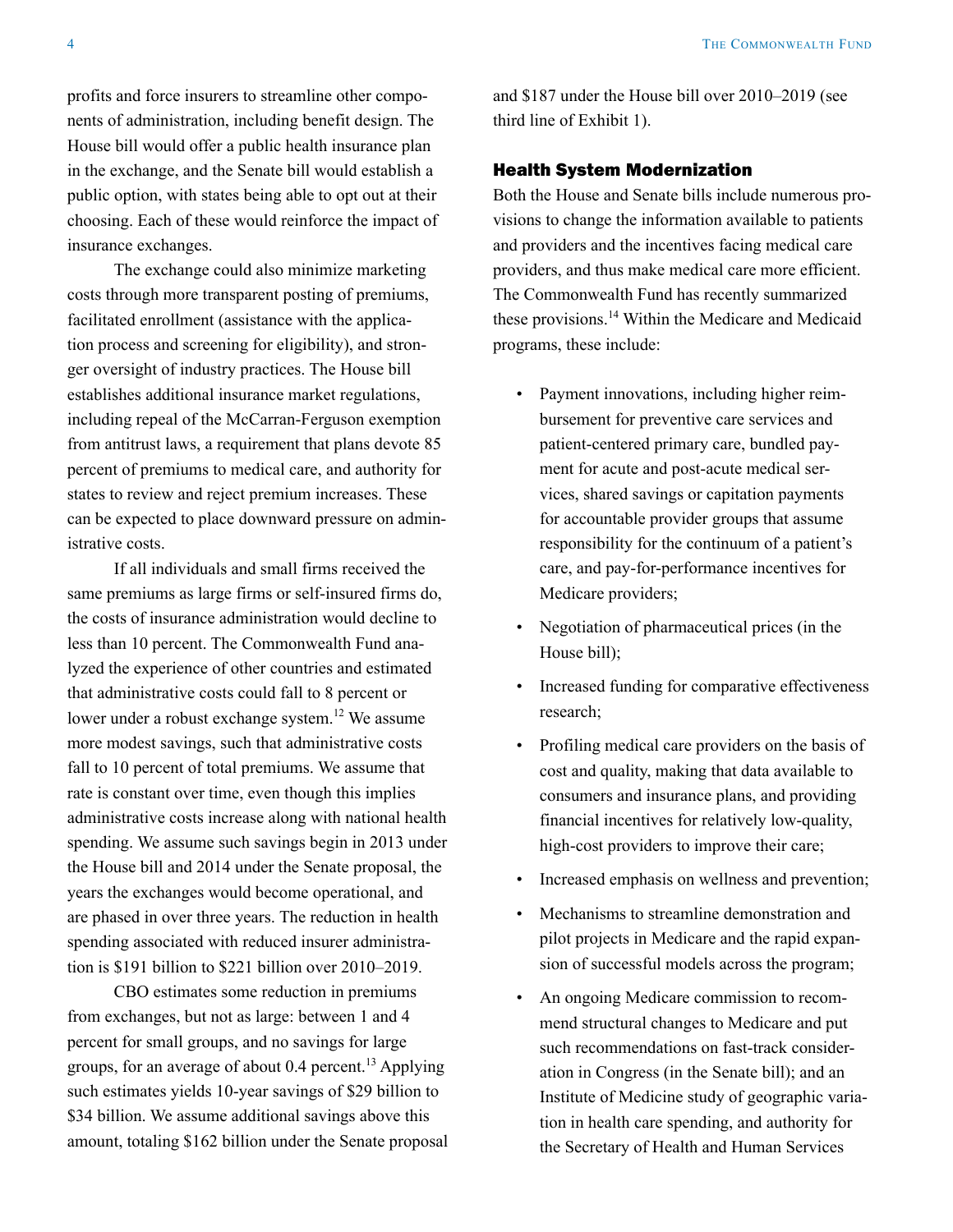(HHS) to rapidly implement recommendations to address such variations (in the House bill); and

An excise tax on high-cost insurance plans (in the Senate bill).

In addition, the House bill gives the HHS secretary authority to use innovative payment methods in a public health insurance option as well, including bundled-payment systems and value-based insurance design, to further the impact of these reforms.

The exact amount that would be saved from these provisions collectively is uncertain. Partly as a result of this uncertainty, CBO and the Office of the Actuary assume only minor savings. For example, CBO estimates that the major parts of the bill including these provisions would cost \$10 billion over the 2010– 2019 period, and the Office of the Actuary assumes savings of only \$2 billion.

Other estimates, however, suggest that an aggressive approach to health care modernization could result in significantly greater cost reductions. Beeuwkes-Buntin and Cutler estimate that significant health care reform could reduce cost increases by 1.5 percentage points annually, or more than \$700 billion in the  $10$ -year window.<sup>15</sup> These savings would come from two primary sources. First, administrative expenses incurred by provider groups would decline as electronic medical records and incentives to use them appropriately are widely disseminated. The potential for administrative savings have been stressed by both provider groups and insurers,<sup>16</sup> and are distinct from the reduction in insurance administration noted above. Second, reform would lead to fewer and less-costly acute care episodes. Preventing certain recurrent illnesses by coordinating care better and rationalizing what is done when a person becomes sick, bundling payments, paying more for quality care, and sharing savings with accountable provider organizations are all areas of potentially substantial savings.

Similarly, Hussey, Eibner, Ridgely, and McGlynn estimate that savings of more than 10 percent are possible, largely from payment reforms like bundled-payment systems. Realizing these savings over a decade would imply cost reductions of nearly 1.5 percentage points annually.<sup>17</sup>

The Senate bill includes a Medicare commission to help control costs, while the House bill grants the HHS secretary authority to negotiate pharmaceutical prices and apply innovative payment methods broadly in Medicare and a public health insurance plan. The



# **Exhibit 2: Net Health Care Costs Associated with Health**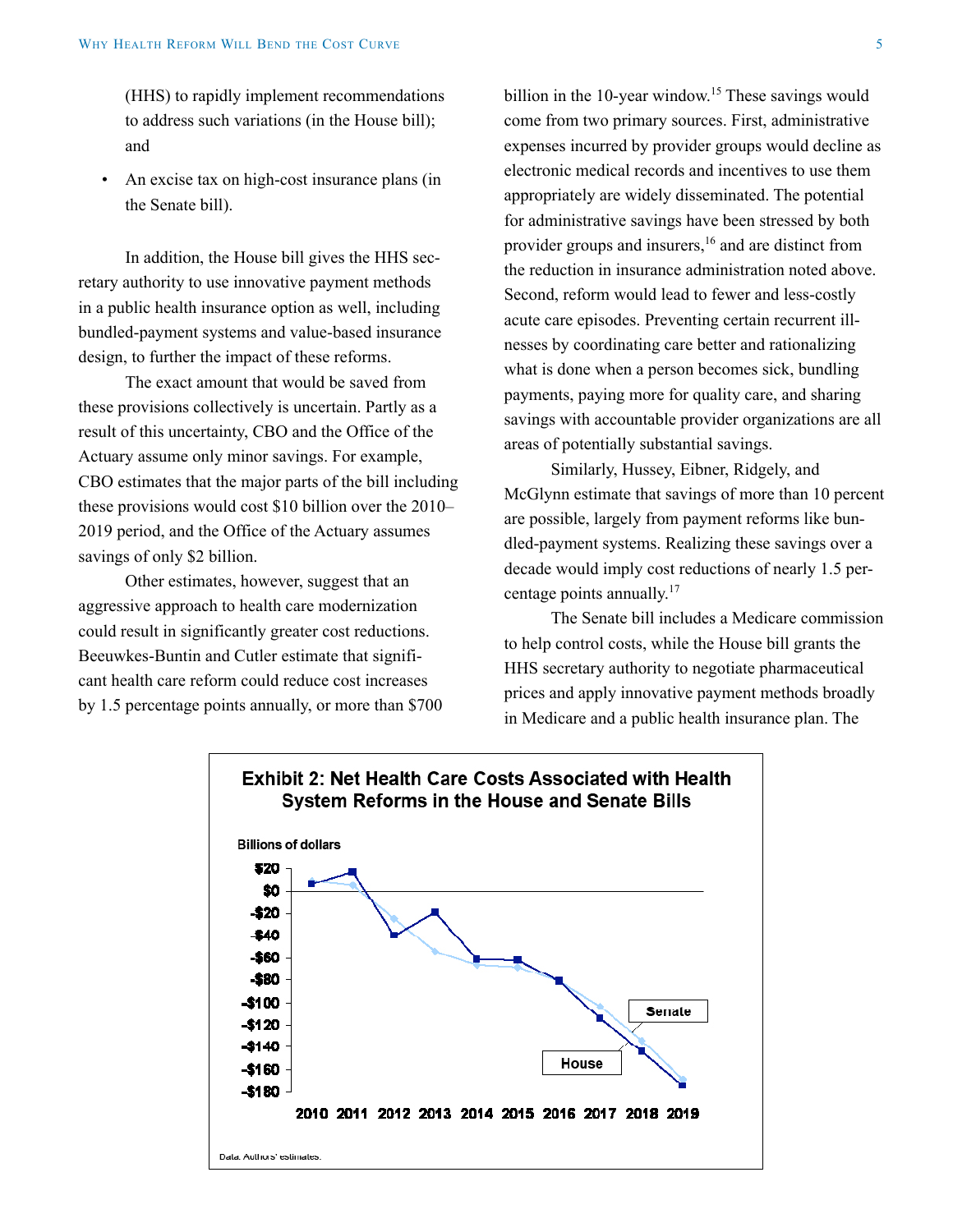combination of provisions in the House and Senate bills would achieve substantial savings in total health spending. A Commonwealth Fund report indicates that similar provisions would slow the annual growth in national health expenditures from 6.5 percent to 5.6 percent over the period  $2010-2020$ .<sup>18</sup> Thus, cost reductions on the order of 1.0 percentage points are realistic. To be conservative, we consider cost savings of a smaller amount: a reduction of 0.75 percentage points annually. We assume such savings are first realized in 2012, to allow time for payment changes to be designed and implemented.

The public and private savings from health system modernization are \$530 billion over the 10 years (see fourth line of Exhibit 1). These savings are smaller in the early years but increase over time.

Taking account of these different factors, on net the Senate bill should reduce health care spending by \$683 billion over 2010–2019, and the House bill should reduce health spending by \$532 billion. The smaller reduction in the House bill reflects the increase in coverage over the Senate bill, especially in the early years of reform. Exhibit 2 shows the changes by year, highlighting the difference associated with earlier and greater coverage.

We find that the annual rate of growth in national health expenditures falls from 6.4 percent, absent reform, to 6.0 percent under the Senate proposal (Exhibit 3). When the current projection is corrected to reflect underutilization of services by the uninsured, the Senate reform package lowers the annual rate of growth from 6.6 percent to 6.0 percent, a reduction of 0.6 percentage points per year. Similar results are projected under the House bill.

The savings we estimate are comparable to the CBO and Office of the Actuary reports, with the exception that we also include reasonable impacts of system modernization incentives and efforts to streamline sales of insurance.

# Impact on the Federal Budget

The Congressional Budget Office estimated that the reform bills passed by the House and under consideration in the Senate would reduce the federal deficit by \$130 billion to \$138 billion over the 10 years, 2010– 2019. Our estimates of the federal deficit impact differ from CBO's in two ways. First, we include savings to Medicare and Medicaid resulting from health system modernization. In addition, reductions in employer spending for health insurance lead to increases in

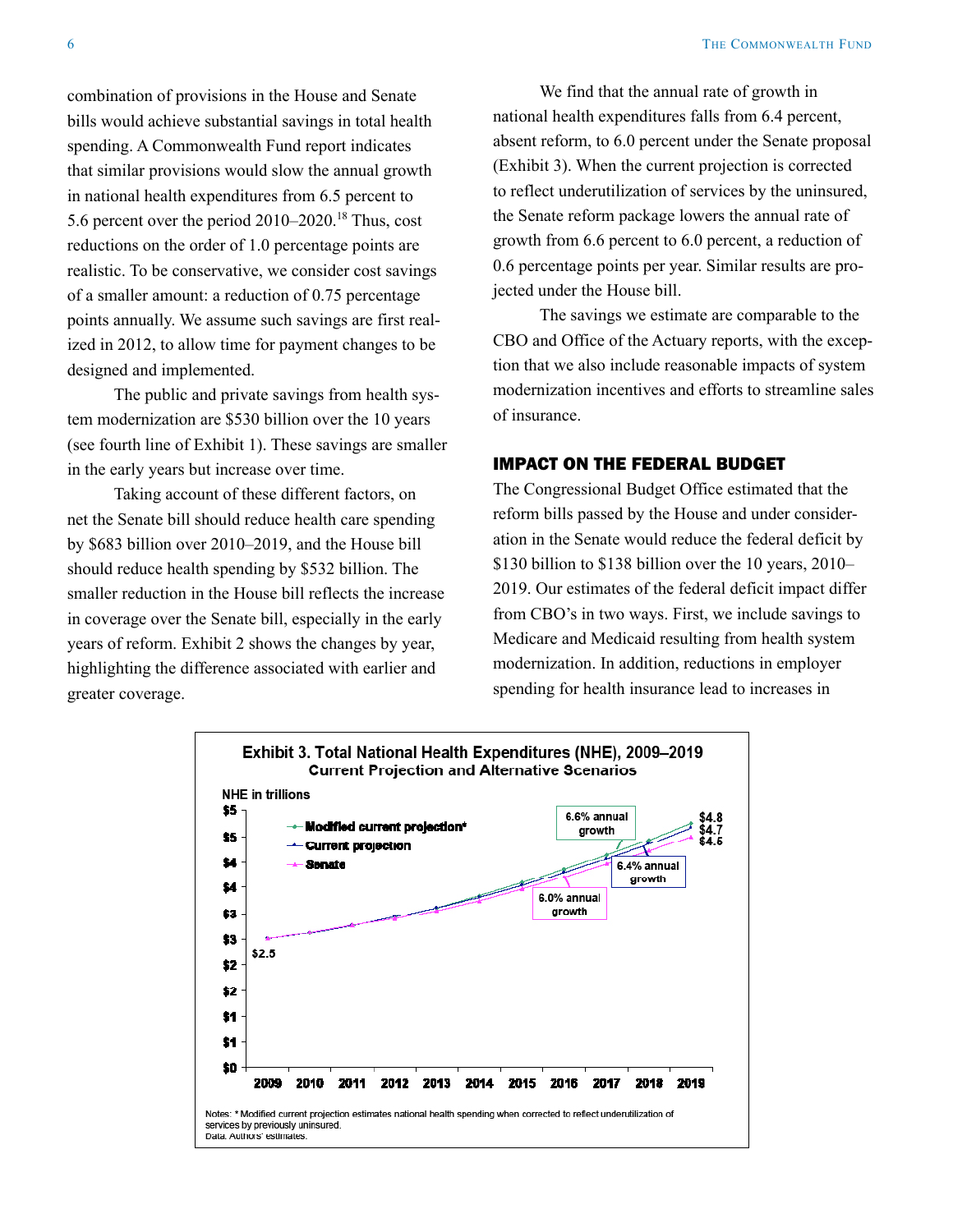|                                                                           |                | Senate              |                | House               |  |
|---------------------------------------------------------------------------|----------------|---------------------|----------------|---------------------|--|
|                                                                           | CBO            | <b>Cutler/Davis</b> | CBO            | <b>Cutler/Davis</b> |  |
| <b>Federal Cost of Coverage Expansion</b>                                 | \$748 billion  | \$748 billion       | \$891 billion  | \$891 billion       |  |
| Federal Savings from Payment and<br>System Reforms <sup>1</sup>           | -\$491         | -\$680              | -\$456         | -\$681              |  |
| <b>Federal Tax Revenue</b>                                                | $-$ \$387      | $-$ \$387           | $-5574$        | $-5574$             |  |
| <b>Additional Tax Revenue from Private</b><br>Sector Savings <sup>2</sup> |                | -\$90               |                | -\$95               |  |
| Federal Budget Cost, 2010-2019                                            | -\$130 billion | -\$409 billion      | -\$138 billion | -\$459 billion      |  |
|                                                                           |                |                     |                |                     |  |

wage and salary payments, which are taxed by the federal government. While CBO accounted for some of this effect in recent estimates, further reductions in employer spending for health insurance due to modernization and lower administrative costs can be expected. We assume that 90 percent of private health insurance savings are passed on to employees through increased wages, which are taxed at an average marginal rate of 28 percent.

The net effect is a federal deficit reduction of between \$409 billion and \$459 billion (Exhibit 4). The net effect is made up of several factors. As outlined above, the federal cost of coverage expansion is projected at \$748 billion under the Senate bill and \$891 under the House bill. Savings from payment and system reform provisions are projected to generate between \$680 billion and \$681 billion—substantially more than is estimated by CBO, owing to the reasonable estimates of health system modernization provisions. Our federal tax revenue projection mirrors that of CBO, though we also add in the additional revenue from employer savings and increased wages from modernization and lower administrative costs—projected to raise \$90 billion to \$95 billion over the 10-year, 2010–2019 period.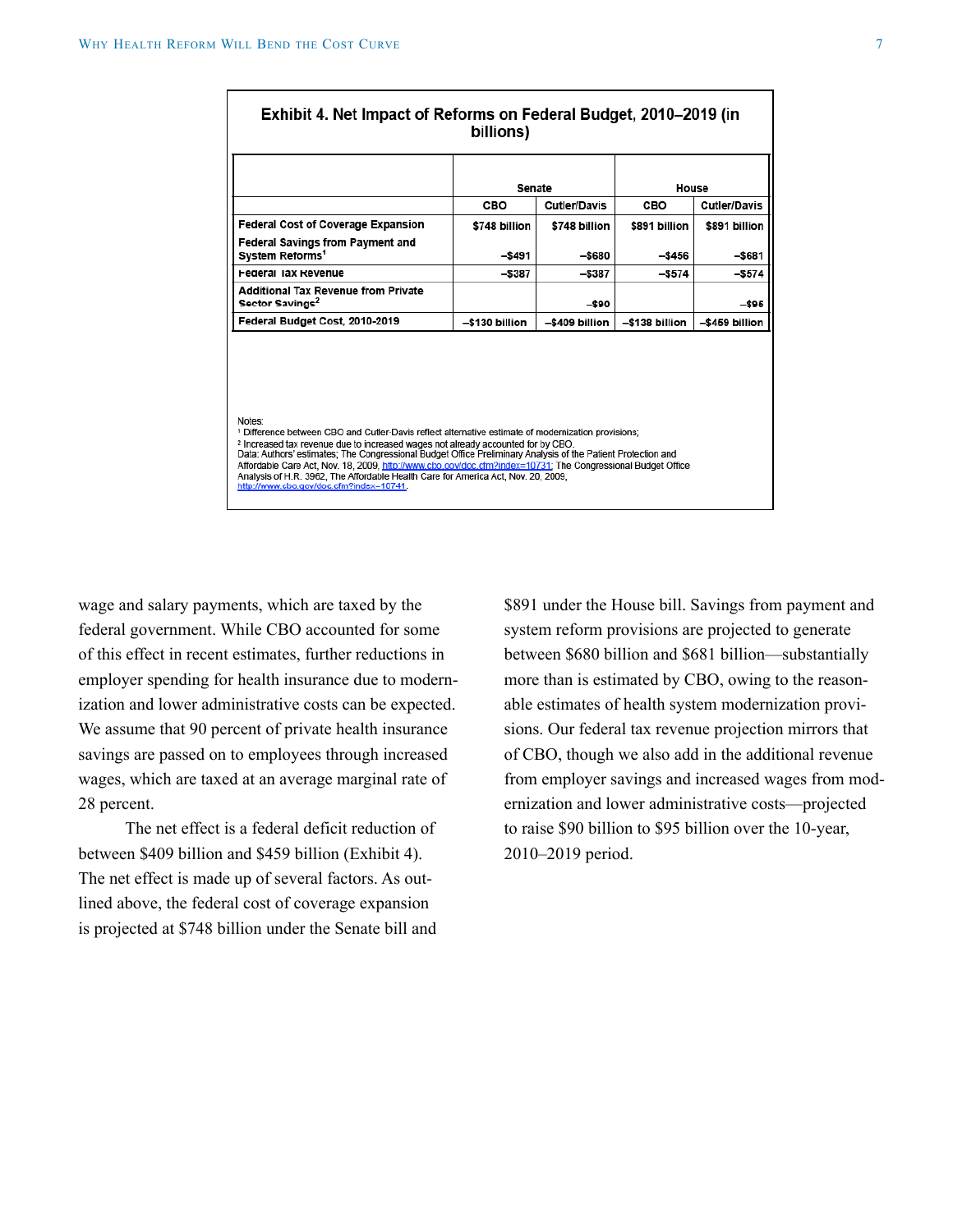

## Impact on Medicare

Medicare expenditures are currently projected to grow by 6.6 percent annually from 2010 to 2019 (Exhibit 5). The Senate bill's payment and system reform savings estimated by CBO total \$387 billion when CLASS and non-Medicare provisions are removed. Applying these net Medicare savings bends the Medicare spending curve and reduces the projected annual growth rate to 5.3 percent. When additional savings from health system modernization are accounted for, the annual growth rate is reduced to 4.6 percent and total 10-year savings reach \$576 billion. Similar results are projected under the House health reform bill.

# Impact on Premiums for Private Coverage

Reducing insurer administration and modernizing the delivery of health care services will each result in reductions in private insurance premiums. Private premiums might be affected by other provisions as well. For example, health reform might change the generosity of the average benefits offered, thus raising or lowering premiums. In the current market, many people have coverage that is extremely limited, with deductibles totaling many thousands of dollars and classes of services that are excluded. Such people will face price increases under reform, although the quality of the coverage will be significantly improved and out-of-pocket expenses reduced. The Congressional Budget Office estimates that such changes will increase non-group premiums. For purposes of this analysis, we exclude changes in premiums associated with better coverage, since one would need to consider the impacts of the enhanced coverage and correspondingly lower out-of-pocket spending to gauge accurately the impact of the changes.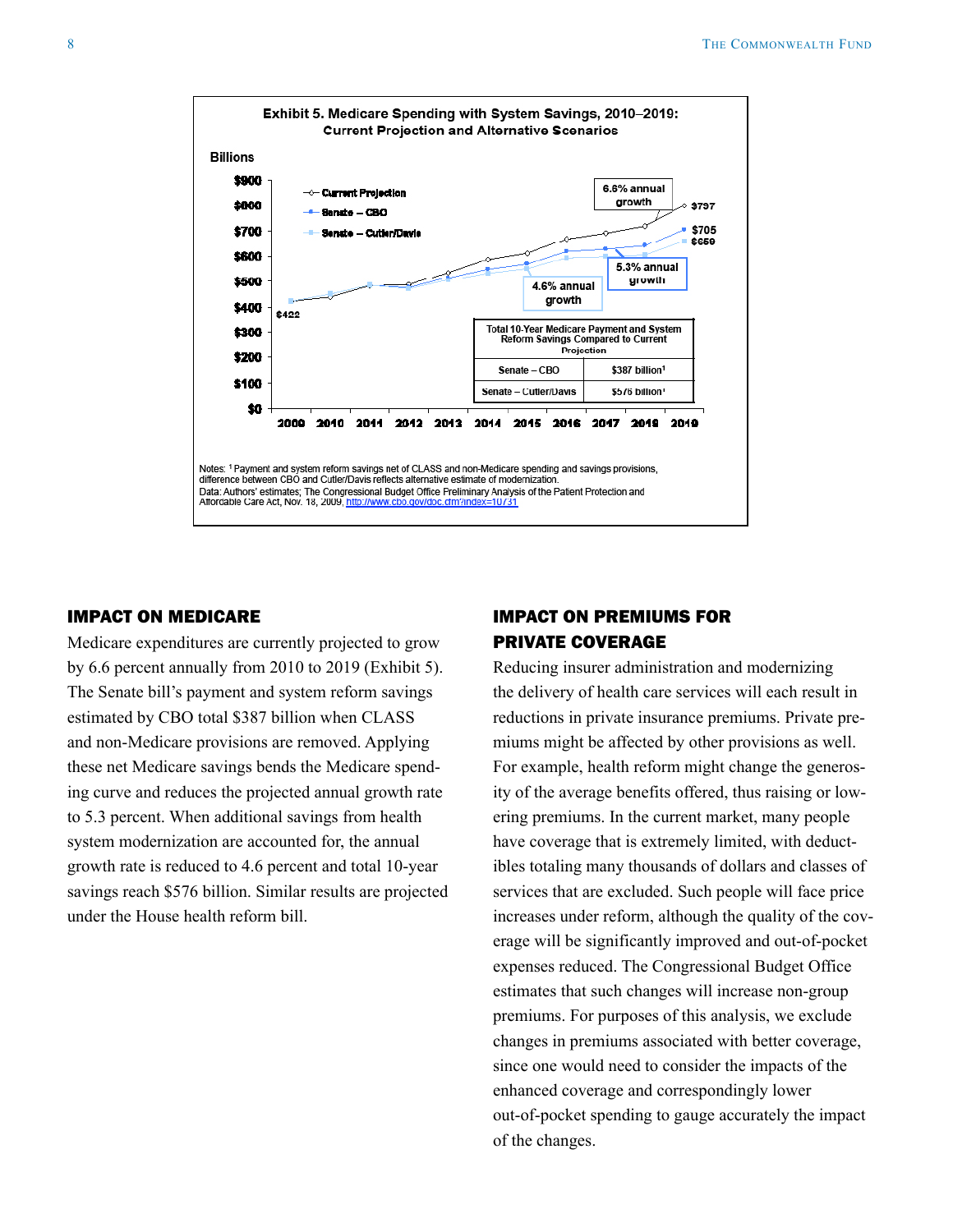In addition, health reform might change the risk pool and thus affect the average cost of enrollees. Limiting age-based underwriting without providing offsetting subsidies to young adults would drive many within this population out of the insurance market. Close-to-universal coverage, in contrast, might bring more young people into the market, thus lowering premiums. Because of the issues associated with changes in out-of-pocket spending when people move in and out of coverage, we again omit this effect.

We estimate the impact of insurance exchanges and system reform on average premiums using a method analogous to the one proposed above. In particular, we consider how reductions in administrative loads and more-efficient care delivery will affect average market premiums. The basis for the premium estimates is the average employer premium in 2006, taken from the Medical Expenditure Panel Survey.19 This premium is then trended forward using the projected growth of premiums under the different scenarios.

Exhibit 6 shows the premium estimates. Without reform, premiums are expected to increase from \$13,649 in 2010 to \$22,535 in 2019. Relative to this increase, premiums under reform increase only three-quarters as much. By 2019, family premiums are \$1,900 lower. Adding reductions in out-of-pocket costs and lower taxes for Medicare and Medicaid would result in estimated savings for the typical family of over \$2,500 that year. Again, these are conservative estimates. A recent analysis by the Business Roundtable prepared by Hewitt, for example, found that such legislative reforms could potentially reduce the trend line in employment-based health care spending by \$3,000 per employee by 2019.20

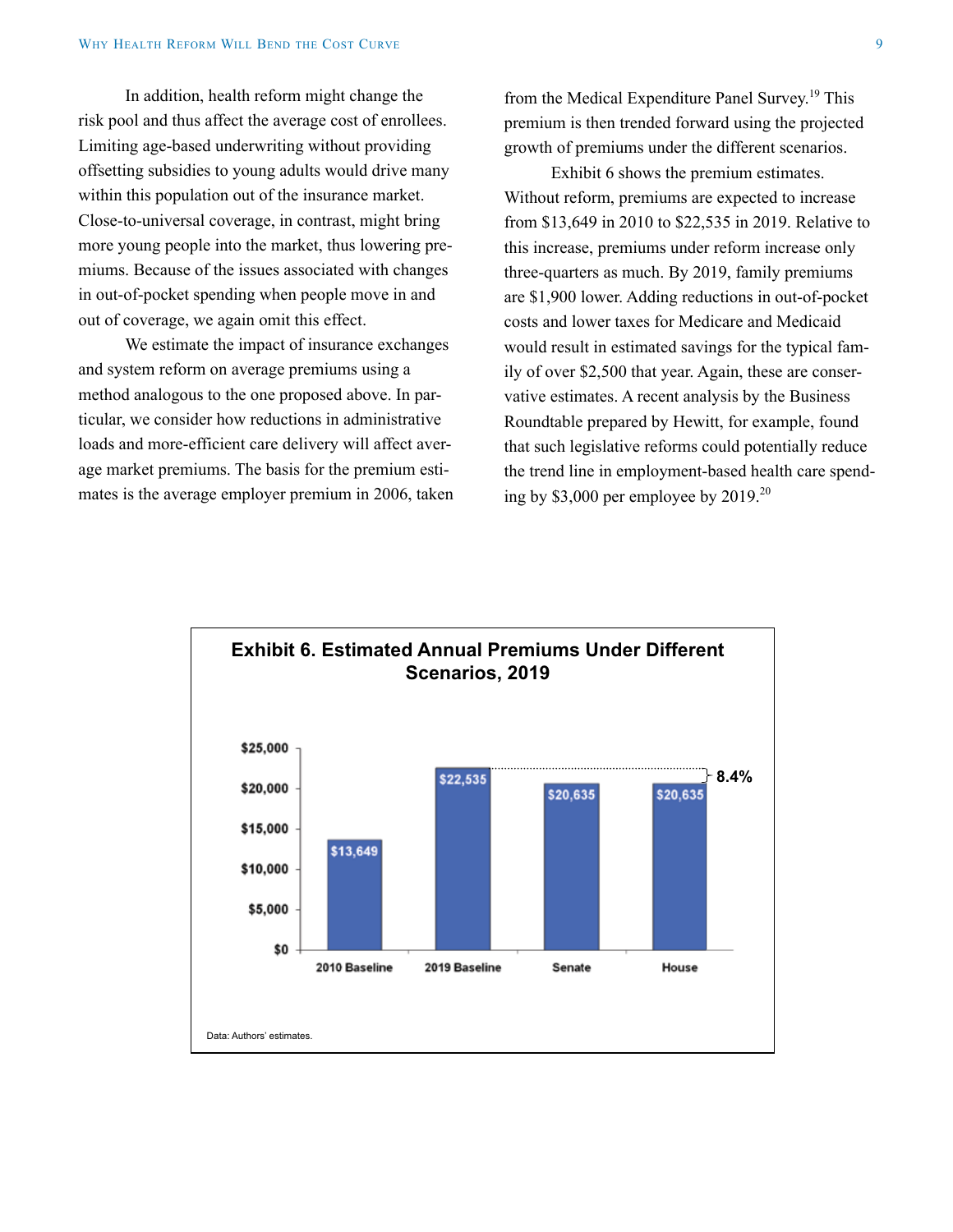# Explaining the Differences with Other Estimates

The estimated health system savings we present are larger than those forecast by the Congressional Budget Office (CBO) and the Centers for Medicare and Medicaid Services (CMS) Office of the Actuary, which are similar to each other. The common assessments of CBO and the CMS Office of the Actuary are not surprising. Those groups rely largely on peer-reviewed studies utilizing carefully controlled comparison groups (either randomized trials or the natural equivalent) for their evidence. Within that genre, the dominant published themes are the inexorable nature of technology-led medical care cost increases, and the resulting need for unalterable demand or supply-side constraints to confront that trend. Although there is significant evidence in the literature that medical care providers are responsive to financial incentives,  $21$  there is not much evidence in the published literature on policy reforms short of severe constraints that save large amounts of money. And for every study that does show savings from baseline, there is another study that does not. Thus, the common assessment is that there is little efficacious that can be done.

There is, however, a less formal, but no less important, literature that sees the world very differently. Business scholars, including Michael Porter and Elizabeth Teisberg, and Clay Christenson, Jerome Grossman, and Jason Hwang, all note the enormous inefficiency in health care relative to other industries: excessive administrative spending, wasted time and money, and resources spent passing along costs, not reducing them.<sup>22</sup> They highlight the enormous potential for productivity improvement that reform can drive if it makes health care operate more like other industries.

Experiences of health care practitioners reach a similar conclusion. Physicians on the front line, including Guy Clifton, Arthur Garson, Atul Gawande, and Arnold Relman see waste, know it exists, and have a common view about why it exists—misaligned incentives being the major driver.<sup>23</sup> They present a story of care that could be better and cheaper, but operates in a system that discourages it. This story is echoed in journalistic accounts of health care.<sup>24</sup> A number of recent books show how the health care system fails patients, physicians, and society as a payer. In each case, the common theme is misaligned incentives, with the call for reforms that change the underlying incentives.

A number of case studies provide support for the potential of reform. The experience of Geisinger Health System, HealthPartners, Denver Health, and others all illustrate that health can be improved and costs lowered.<sup>25</sup> They also show the components that are most important for system improvement. These case studies are often in the published literature but lack the careful comparison groups that make the results compelling to the most skeptical reviewers. Thus, their results are not given as much emphasis as they otherwise might.

While evidence regarding appropriate evidence standards differs, the situation we analyze is one where there are essentially no clinical trials and where effects of large policy changes may differ substantially from effects of small trials. In such a situation, it is imperative to cast a wider net than traditional evidence standards. Our decision to be more inclusive in the use of evidence is the primary reason why our results differ from those of CBO and the CMS Office of the Actuary.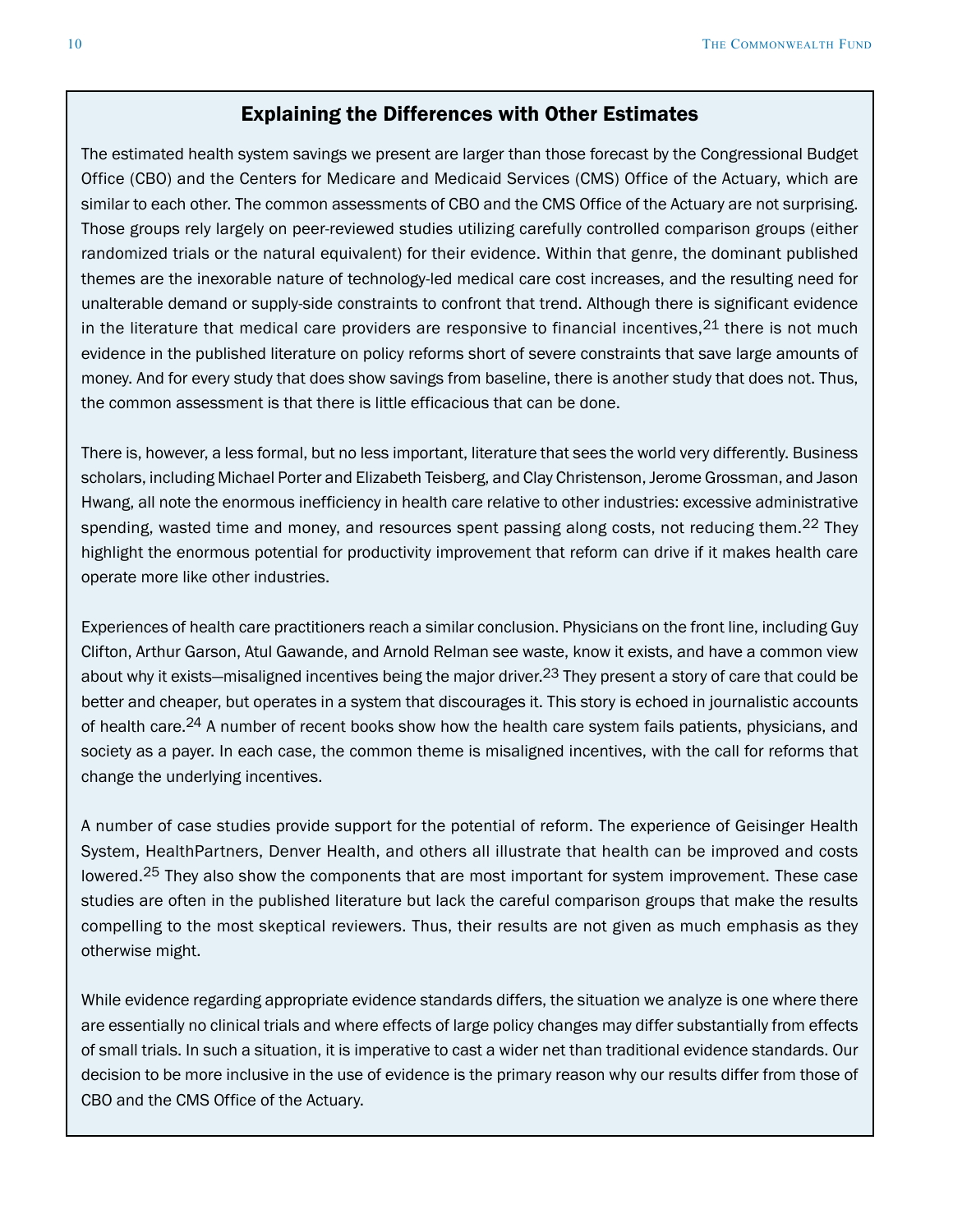# **CONCLUSION**

The bills passed by the House and under consideration in the Senate introduce a range of payment and delivery system changes likely to result in a significant slowing of health care cost growth. First, the bills call for the creation of health insurance exchanges that would offer a choice of plans—including a public plan—and the ability, for the first time, to truly compare plan premiums. In the House bill, an exchange would have authority to reject plans with excessive premiums and set caps on insurance profits and overhead of no more than 15 percent of the premium, providing savings to employers and workers that might reach 15 to 20 percent by 2019.

The bills also change how providers are paid and care is delivered, in ways that begin to reward value, not volume of services. Both the House and Senate bills would accelerate the testing, adoption, and spread of innovative payment methods to control growth in volume of services. The bills also include extensive provisions to report data on quality and cost and to enhance choice. Finally, the House bill calls for negotiated pharmaceutical prices, reduction of overpriced services, investment in primary and preventive care, and other changes that have the potential to yield substantial savings.

We estimate that the combination of provisions in the House and Senate bills would save \$683 billion or more in national health spending over 2010–2019 and lower premiums by nearly \$2,000 per family. The annual growth rate in national health expenditures could be slowed from 6.4 percent to 6.0 percent.

Congress has a historic opportunity to pass comprehensive health care reform legislation this legislative session and ensure that all families are able to get the care they need, as well as financial security and relief from rising premiums. Fortunately, the bills currently under consideration offer a significant first step toward bending the health care cost curve for the federal government and families and yield real economic benefits.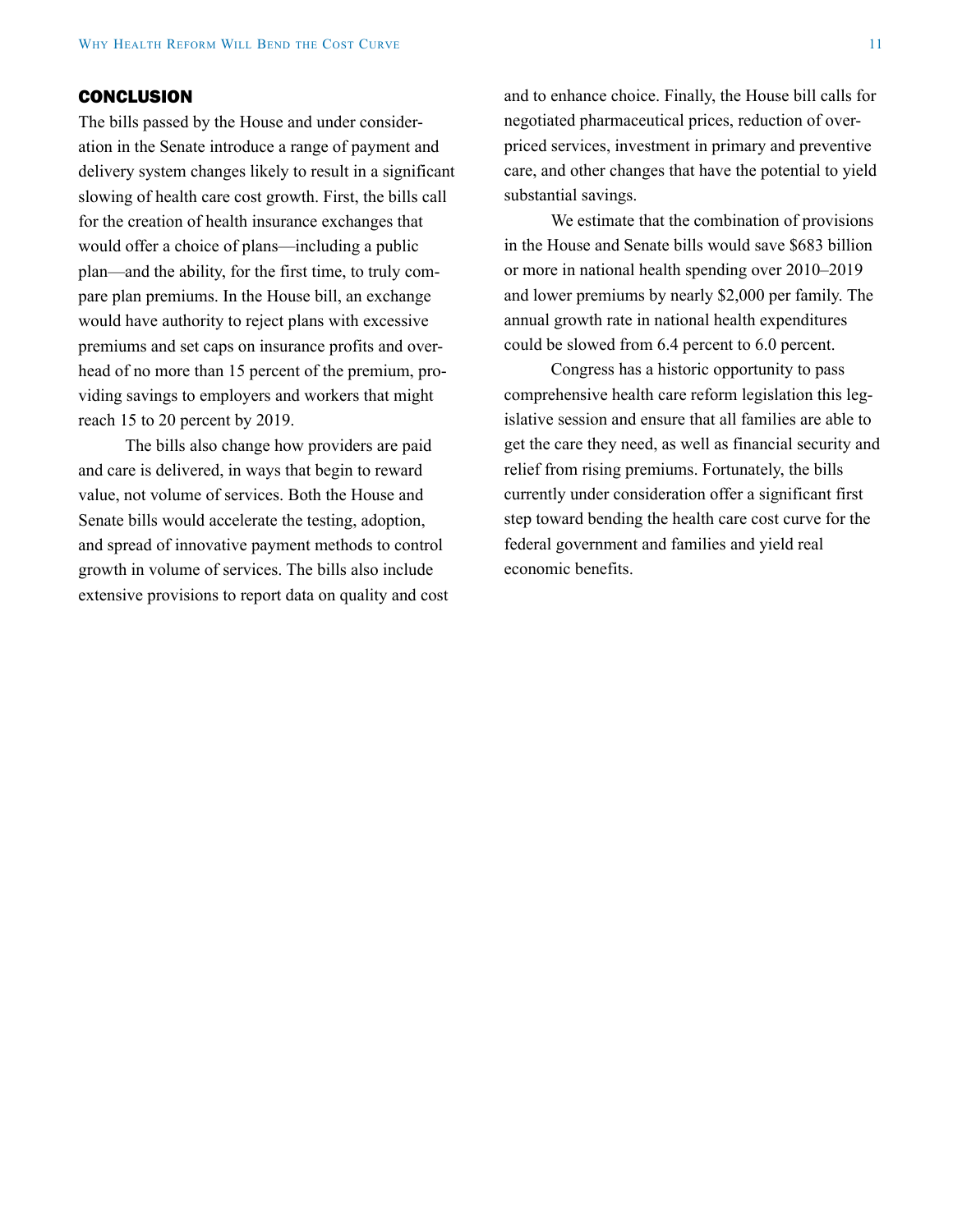#### **NOTES**

- <sup>1</sup> Congressional Budget Office (CBO), Letter to the Honorable John D. Dingell, Nov. 20, 2009.
- <sup>2</sup> CBO, Letter to the Honorable Harry Reid, Nov. 18, 2009.
- <sup>3</sup> Office of the Actuary, Centers for Medicare and Medicaid Services, "Estimated Financial Effects of the 'America's Affordable Health Choices Act of 2009" (H.R. 3962), as Passed by the House on November 7, 2009," Nov. 13, 2009.
- <sup>4</sup> The Commonwealth Fund Commission on a High Performance Health System, ["Keeping Both Eyes](http://commonwealthfund.org/Content/Publications/Other/2009/Keeping-Both-Eyes-on-the-Prize.aspx)  [on the Prize: Expanding Coverage and Changing the](http://commonwealthfund.org/Content/Publications/Other/2009/Keeping-Both-Eyes-on-the-Prize.aspx)  [Way We Pay for Care Are Essential to Make Health](http://commonwealthfund.org/Content/Publications/Other/2009/Keeping-Both-Eyes-on-the-Prize.aspx)  [Reform Work for Families, and Businesses](http://commonwealthfund.org/Content/Publications/Other/2009/Keeping-Both-Eyes-on-the-Prize.aspx) (statement), Nov. 20, 2009, .
- <sup>5</sup> J. Hadley, J. Holahan, T. Coughlin, and D. Miller, "Covering the Uninsured In 2008: Current Costs, Sources of Payment, and Incremental Costs," *Health Affairs*, Sept./Oct. 2008 27(5): w399–w415.
- <sup>6</sup> CBO, *Key Issues in Analyzing Major Health Insurance Proposals,* Dec. 2008.
- <sup>7</sup> K. Davis and C. Schoen, ["Creating Consensus on](http://www.commonwealthfund.org/Content/Publications/In-the-Literature/2003/Apr/Creating-Consensus-on-Coverage-Choices.aspx)  [Coverage Choices"](http://www.commonwealthfund.org/Content/Publications/In-the-Literature/2003/Apr/Creating-Consensus-on-Coverage-Choices.aspx), *Health Affairs* Web Exclusive, April 23, 2003, w199–w211.
- <sup>8</sup> C. Schoen, K. Davis, and S. R. Collins, "[Building](http://www.commonwealthfund.org/Content/Publications/In-the-Literature/2008/May/Building-Blocks-for-Reform--Achieving-Universal-Coverage-with-Private-and-Public-Group-Health-Insura.aspx)  [Blocks for Reform: Achieving Universal Coverage](http://www.commonwealthfund.org/Content/Publications/In-the-Literature/2008/May/Building-Blocks-for-Reform--Achieving-Universal-Coverage-with-Private-and-Public-Group-Health-Insura.aspx)  [with Private and Public Group Health Insurance,](http://www.commonwealthfund.org/Content/Publications/In-the-Literature/2008/May/Building-Blocks-for-Reform--Achieving-Universal-Coverage-with-Private-and-Public-Group-Health-Insura.aspx)" *Health Affairs,* May/June 2008 27(3):646–57.
- <sup>9</sup> J. Gabel, "Congress's Health Care Numbers Don't Add Up," *New York Times*, Aug. 25, 2009.
- <sup>10</sup> CBO, *Key Issues in Analyzing Major Health Insurance Proposals*, Dec. 2008.
- $11$  S. R. Collins, R. Nuzum, S. Rustgi, S. Mika, C. Schoen, and K. Davis, *[How Health Care Reform](http://www.commonwealthfund.org/Content/Publications/Issue-Briefs/2009/Jul/How-Health-Care-Reform-Can-Lower-the-Costs-of-Insurance-Administration.aspx)  [Can Lower the Costs of Insurance Administration](http://www.commonwealthfund.org/Content/Publications/Issue-Briefs/2009/Jul/How-Health-Care-Reform-Can-Lower-the-Costs-of-Insurance-Administration.aspx)* (New York: The Commonwealth Fund, July 2009).
- <sup>12</sup> K. Davis, C. Schoen, S. Guterman, T. Shih, S. C. Schoenbaum, and I. Weinbaum, *[Slowing the Growth](http://www.commonwealthfund.org/Content/Publications/Fund-Reports/2007/Jan/Slowing-the-Growth-of-U-S--Health-Care-Expenditures--What-Are-the-Options.aspx)  [of U.S. Health Care Expenditures: What Are the](http://www.commonwealthfund.org/Content/Publications/Fund-Reports/2007/Jan/Slowing-the-Growth-of-U-S--Health-Care-Expenditures--What-Are-the-Options.aspx)  [Options?](http://www.commonwealthfund.org/Content/Publications/Fund-Reports/2007/Jan/Slowing-the-Growth-of-U-S--Health-Care-Expenditures--What-Are-the-Options.aspx)* (New York: The Commonwealth Fund, Jan. 2007).
- <sup>13</sup> CBO, Letter to the Honorable Evan Bayh, Nov. 30, 2009.
- <sup>14</sup> K. Davis, S. Guterman, S. R. Collins, K. Stremikis, S. Rustgi, and R. Nuzum, *[Starting on the Path](http://www.commonwealthfund.org/Content/Publications/Fund-Reports/2009/Nov/Starting-on-the-Path-to-a-High-Performance-Health-System.aspx)  [to a High Performance Health System: Analysis](http://www.commonwealthfund.org/Content/Publications/Fund-Reports/2009/Nov/Starting-on-the-Path-to-a-High-Performance-Health-System.aspx)  [of Health System Reform Provisions of House of](http://www.commonwealthfund.org/Content/Publications/Fund-Reports/2009/Nov/Starting-on-the-Path-to-a-High-Performance-Health-System.aspx)  [Representatives and Senate Health Reform Bills](http://www.commonwealthfund.org/Content/Publications/Fund-Reports/2009/Nov/Starting-on-the-Path-to-a-High-Performance-Health-System.aspx)* (New York: The Commonwealth Fund, Dec. 2009).
- <sup>15</sup> M. Beeuwkes-Buntin and D. Cutler, *The Two Trillion Dollar Solution: Saving Money by Modernizing the Health Care System* (Washington, D.C.: Center for American Progress, June 2009).
- <sup>16</sup> AMA, AHA, AHIP, Pharma, and SEIU, Letter to President Obama, May 11, 2009.
- <sup>17</sup> P. Hussey, C. Eibner, M. S. Ridgely, and E. A. McGlynn, "Controlling U.S. Health Care Spending—Separating Promising from Unpromising Approaches," *New England Journal of Medicine*, Nov. 26, 2009 361(22):2109–11.
- <sup>18</sup> C. Schoen, K. Davis, S. Guterman, and K. Stremikis, *[Fork in the Road: Alternative Paths to a](http://www.commonwealthfund.org/Content/Publications/Fund-Reports/2009/Jun/Fork-in-the-Road.aspx)  [High Performance U.S. Health System](http://www.commonwealthfund.org/Content/Publications/Fund-Reports/2009/Jun/Fork-in-the-Road.aspx)* (New York: The Commonwealth Fund, June 2009).
- <sup>19</sup> Kaiser Family Foundation, [http://www.statehealth](http://www.statehealthfacts.org)[facts.org.](http://www.statehealthfacts.org)
- <sup>20</sup> Hewitt Associates, *Health Care Reform: Creating a Sustainable Health Care Marketplace* (Washington, D.C.: Business Roundtable, Nov. 2009).
- <sup>21</sup> D. Cutler, *Follow the Money: Payment Reform as the Key to Health Reform*, AARP Public Policy Institute Paper #2006-24, October 2006.
- <sup>22</sup> M. Porter and E. Teisberg, *Redefining Health Care: Creating Value-Based Competition on Results* (Boston: Harvard Business Press, 2006); and C. Christianson, J. Grossman, and J. Hwang, *The Innovator's Prescription: A Disruptive Solution for Health Care* (New York: McGraw Hill, 2008).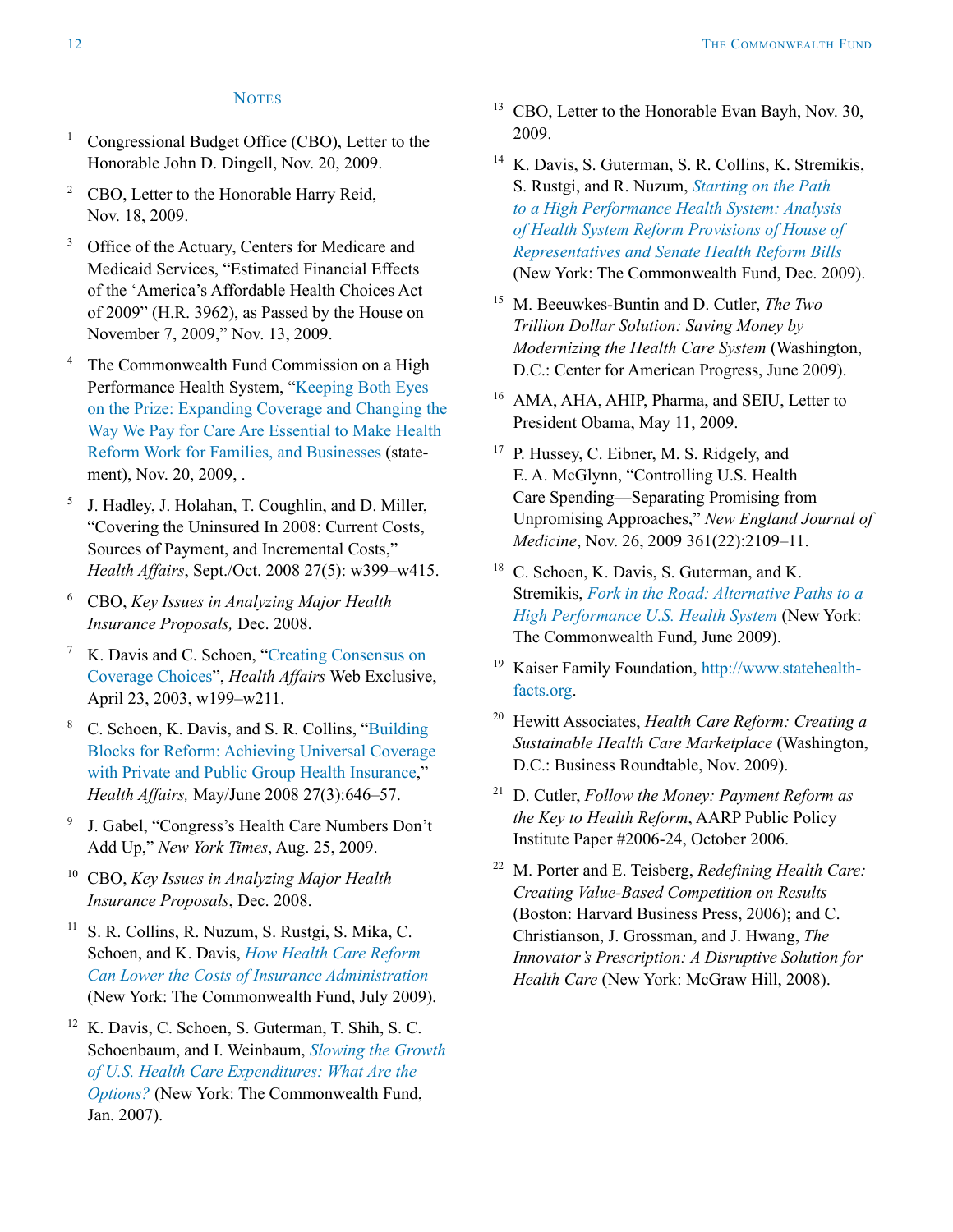- <sup>23</sup> G. Clifton, *Flatlined: Resuscitating American Health Care* (New York: Rutgers University Press, 2009); A. Garson, Jr., and C. L. Engelhard, *Healthcare's Wasted Billions: Why We Lose \$700 billion—and How to Get It Back* (New York: Roman and Littlefield, 2007); A. Gawande, *Complications: A Surgeon's Notes on an Imperfect Science* (New York: Picador, 2003); and A. Relman, *A Second Opinion: Rescuing America's Health Care* (New York: Public Affairs, 2007).
- <sup>24</sup> S. Brownlee, *Overtreated: Why Too Much Medicine is Making Us Sicker and Poorer* (New York: Bloomsbury, 2007); J. Cohn, *Sick: The Untold Story of America's Healthcare Crisis—and the People Who Pay for It* (New York: Harper Perennial, 2008); M. Mahar, *Money-Driven Medicine: The Real Reason Health Care Costs So Much* (New York: Harper Business, 2006); T.R. Reid, *The Healing of America: A Global Quest for Better, Cheaper, and Fairer Health Care* (New York: Penguin, 2009).
- <sup>25</sup> A. S. Casale, R. A. Paulus, M. J. Selna et al., "'ProvenCareSM': A Provider-Driven Payfor-Performance Program for Acute Episodic Cardiac Surgical Care," *Annals of Surgery,* Oct. 2007 246(4):613–23; R. A. Paulus, K. Davis, and G. D. Steele, ["Continuous Innovation in](http://www.commonwealthfund.org/Content/Publications/In-the-Literature/2008/Sep/Continuous-Innovation-in-Health-Care--Implications-of-the-Geisinger-Experience.aspx)  [Health Care: Implications of the Geisinger](http://www.commonwealthfund.org/Content/Publications/In-the-Literature/2008/Sep/Continuous-Innovation-in-Health-Care--Implications-of-the-Geisinger-Experience.aspx)  [Experienc](http://www.commonwealthfund.org/Content/Publications/In-the-Literature/2008/Sep/Continuous-Innovation-in-Health-Care--Implications-of-the-Geisinger-Experience.aspx) e," *Health Affairs,* Sept./Oct. 2008 27(5):1235–45; N. Beaulieu, D. M. Cutler, K. Ho et al., "The Business Case for Diabetes Disease Management for Managed Care Organizations," *Forum for Health Economics and Policy*, 2006 9(1); D. McCarthy, K. Mueller, and I. Tillmann, *[HealthPartners: Consumer-Focused Mission](http://www.commonwealthfund.org/Content/Publications/Case-Studies/2009/Jun/HealthPartners-Consumer-Focused-Mission.aspx)  [and Collaborative Approach Support Ambitious](http://www.commonwealthfund.org/Content/Publications/Case-Studies/2009/Jun/HealthPartners-Consumer-Focused-Mission.aspx)  [Performance Improvement Agenda](http://www.commonwealthfund.org/Content/Publications/Case-Studies/2009/Jun/HealthPartners-Consumer-Focused-Mission.aspx)* (New York: The Commonwealth Fund, June 2009); and R. Nuzum, D. McCarthy, A. Gauthier, and C. Beck, *[Denver](http://www.commonwealthfund.org/Content/Publications/Fund-Reports/2007/Jul/Denver-Health--A-High-Performance-Public-Health-Care-System.aspx)  [Health: A High-Performance Public Health Care](http://www.commonwealthfund.org/Content/Publications/Fund-Reports/2007/Jul/Denver-Health--A-High-Performance-Public-Health-Care-System.aspx)  [Syste](http://www.commonwealthfund.org/Content/Publications/Fund-Reports/2007/Jul/Denver-Health--A-High-Performance-Public-Health-Care-System.aspx) m* (New York: The Commonwealth Fund, July 2007).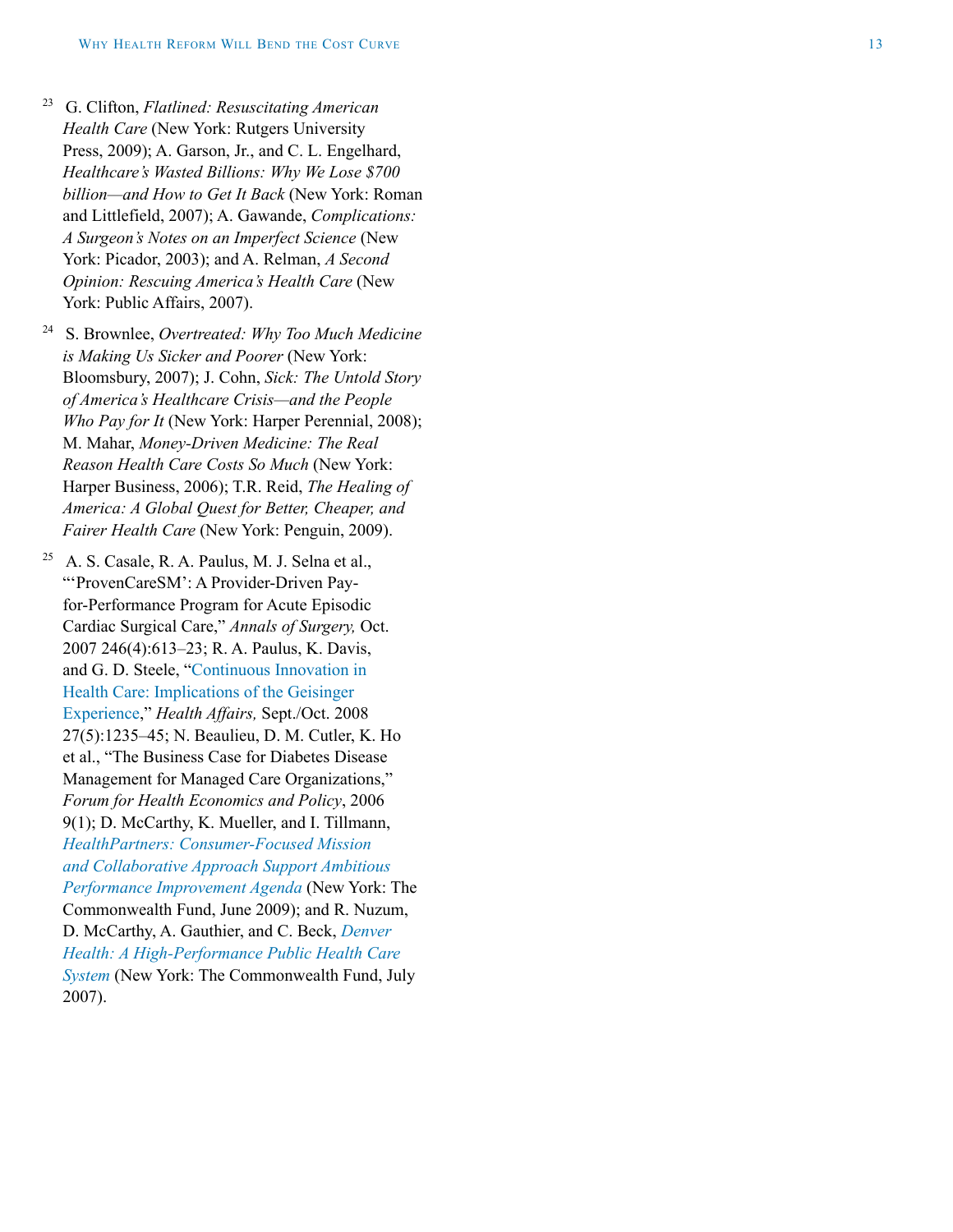#### ABOUT THE AUTHORS

David Cutler, Ph.D., is the Otto Eckstein Professor of Applied Economics in the department of economics and Kennedy School of Government at Harvard University and recently completed a five-year term as associate dean of the Faculty of Arts and Sciences for Social Sciences. He served on the Council of Economic Advisers and the National Economic Council during the Clinton administration and was senior health care advisor to Barack Obama's presidential campaign. Professor Cutler also advised the presidential campaign of Bill Bradley. Among other affiliations, he has held positions with the National Institutes of Health and the National Academy of Sciences. Currently, Professor Cutler is a research associate at the National Bureau of Economic Research and a member of the Institute of Medicine. He is the author of *Your Money Or Your Life: Strong Medicine for America's Health Care System*, published by Oxford University Press. Cutler was recently named one of the 30 people who could have a powerful impact on health care by Modern Healthcare magazine and one of the 50 most influential men aged 45 and younger by Details magazine. He can be e-mailed at [dcutler@fas.harvard.edu.](mailto:dcutler@fas.harvard.edu)

Karen Davis, Ph.D., is president of The Commonwealth Fund. She is a nationally recognized economist with a distinguished career in public policy and research. In recognition of her work, Ms. Davis received the 2006 AcademyHealth Distinguished Investigator Award. Before joining the Fund, she served as chairman of the Department of Health Policy and Management at The Johns Hopkins Bloomberg School of Public Health, where she also held an appointment as professor of economics. She served as deputy assistant secretary for health policy in the Department of Health and Human Services from 1977 to 1980, and was the first woman to head a U.S. Public Health Service agency. A native of Oklahoma, she received her doctoral degree in economics from Rice University, which recognized her achievements with a Distinguished Alumna Award in 1991. Ms. Davis has published a number of significant books, monographs, and articles on health and social policy issues, including the landmark books Health Care Cost Containment; Medicare Policy; National Health Insurance: Benefits, Costs, and Consequences; and Health and the War on Poverty. She can be e-mailed at  $\text{kd}\textcircled{a}$ cmwf.org.

Kristof Stremikis, M.P.P., is senior research associate for Commonwealth Fund President Karen Davis. Previously, he was a graduate student researcher in the School of Public Health at the University of California, Berkeley, where he evaluated various state, federal, and global health initiatives while providing economic and statistical support to faculty and postdoctoral fellows. He has also served as consultant in the director's office of the California Department of Healthcare Services, working on recommendations for a pay-for-performance system in the Medi-Cal program. Mr. Stremikis holds three undergraduate degrees in economics, political science, and history from the University of Wisconsin at Madison. He received a master of public policy degree from the Goldman School at the University of California, Berkeley, and is currently enrolled in the health policy and management program at Columbia University.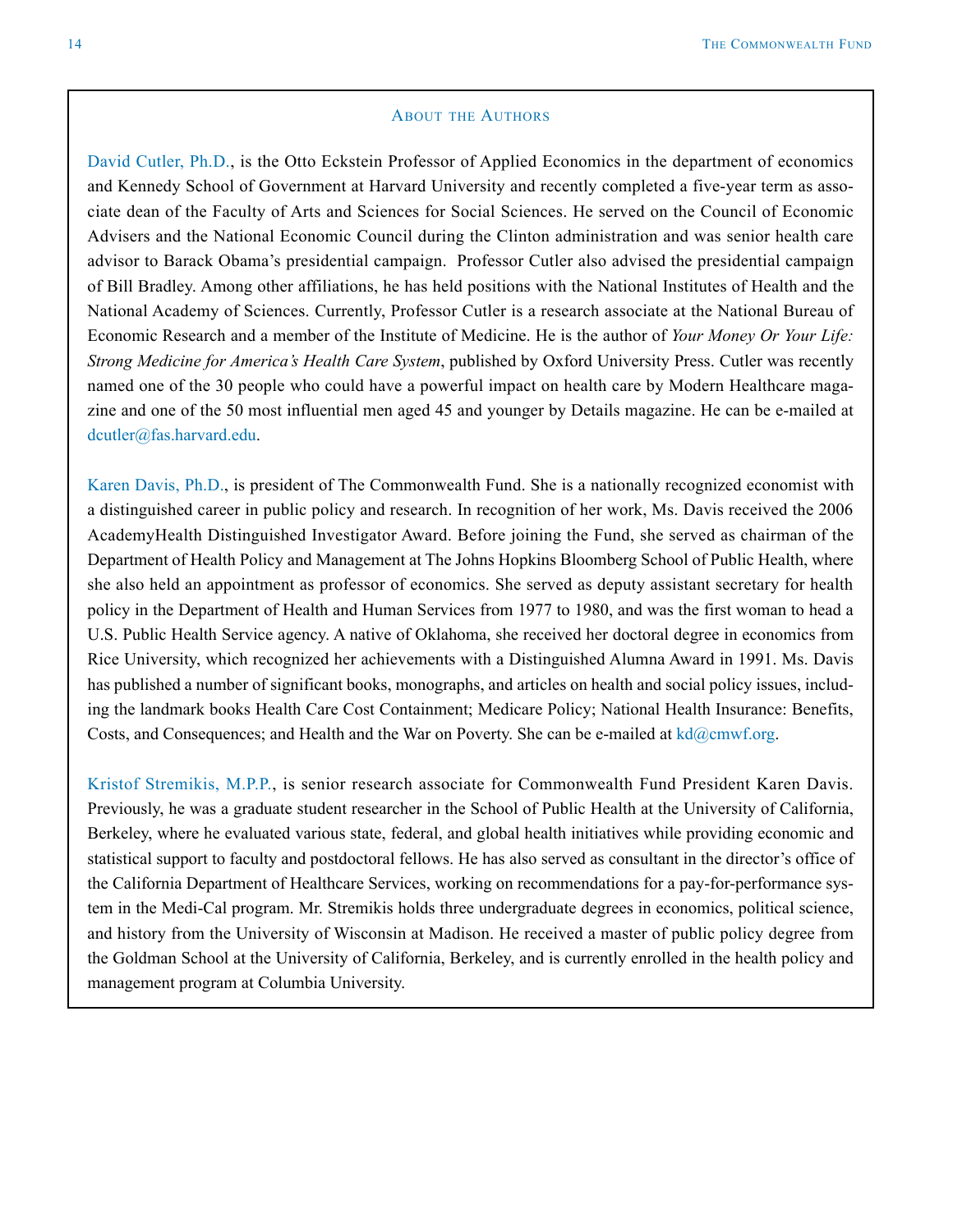#### **ACKNOWLEDGMENTS**

The authors gratefully acknowledge the helpful comments of Commonwealth Fund Senior Vice President Cathy Schoen, Judy Feder, Professor of Public Policy at Georgetown and Senior Fellow at the Center for American Progress, and Larry Levitt, Vice President of Special Projects at the Kaiser Family Foundation, who each reviewed an earlier draft of this paper. They also thank The Commonwealth Fund's Chris Hollander for his editorial support.

*Editorial support was provided by Christopher Hollander.*